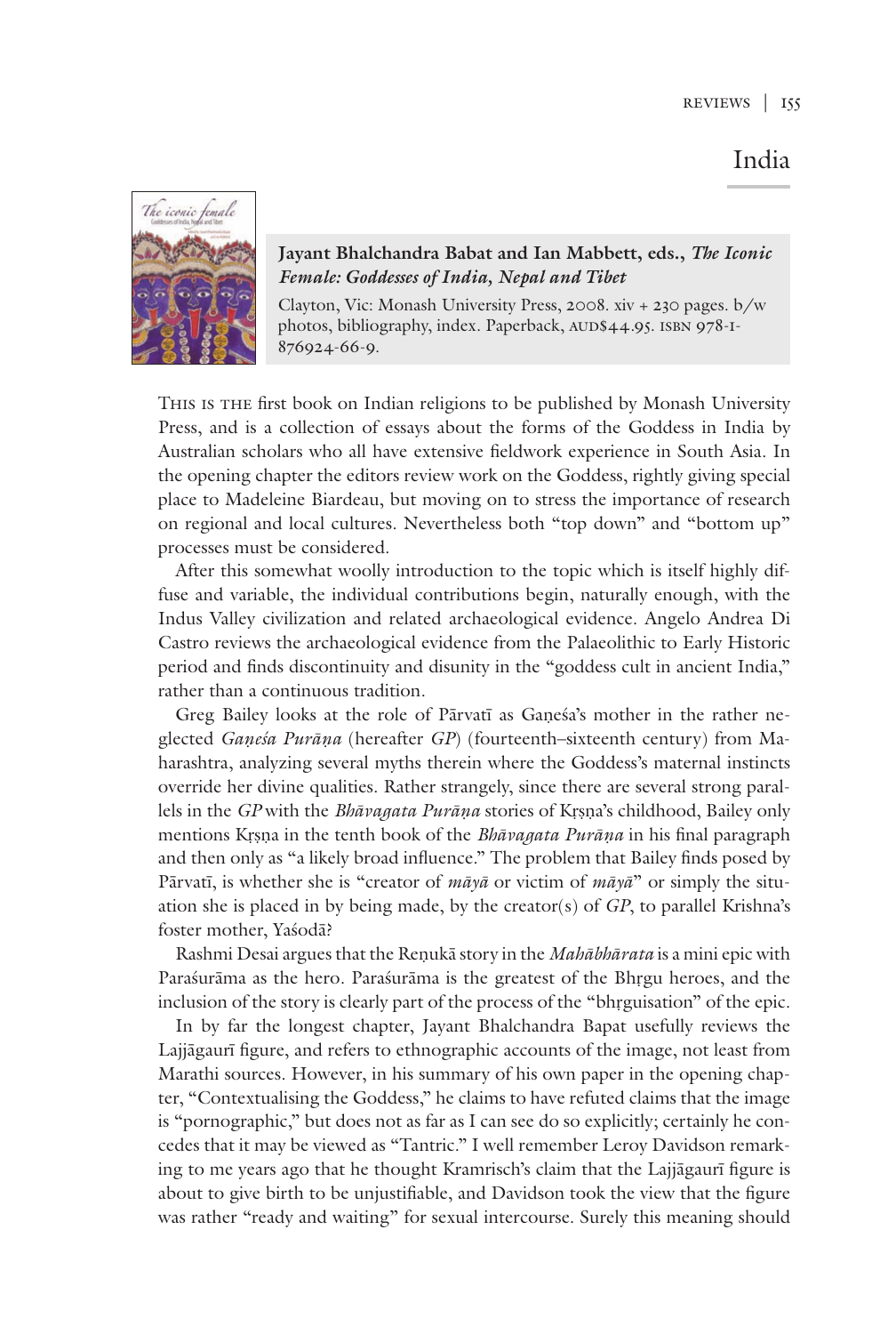be added to the range of meanings that Bapat accepts? There are instances of images on temples of women actually giving birth with the baby half out: no problem in representing birth if that is what is intended. In many cases Lajjāgaurī is represented as wearing a girdle, which is surely definitive proof that she is not giving birth.

John Dupuche makes a careful study of the Kula ritual as described in chapter 29 of Abhinavagupta's *Tantrāloka*, developing further the analysis given in his 2003 book on the same chapter, and showing how the Kula tradition was lived, and how it achieved its purpose. He shows how Abhinavagupta demythologizes the fearsome *yoginīs* and replaces them with the human sexual partner who destroys the limited sense of the self.

David Templeman examines the way the *ḍākinī*, that "sometimes nuisance-like" minor Indian deity, became a major figure in the Tibetan tantric tradition, bestowing gnosis. On the grounds that hagiography gives the fullest descriptions of the role of *ḍākinī* in imparting gnosis, he examines Kunga Drolchog's life of the eleventh century Indian *mahāsiddha* Kṛṣṇācārya, where indeed Templeman suggests that the role of *dākinī* may be found in its most expanded and detailed form. Alongside the account of the *mahāsiddha* physically entering the *Cakrasaṃvara maṇḍala* in the sacred land of Urgyen, Templeman retells Tucci's fascinating story of meeting a Tibetan hermit in the 1930s who claimed never to feel lonely because he could always listen in to the *dākinī* chatter in his current meditation *maṇḍala*.

Max Harcourt looks at the way the bard caste (*cāraṇa*) in Rajasthan and northern and peninsular Gujarat exercised a moral regulatory function through the institution of self-harm (*trāga*), and argues that this capacity stemmed from the belief that Cāraṇa incarnations of Devī were the guardians of moral order. However, he himself concedes that it was paradoxical that the male bards inherited the Cāraṇī Devī's moral regulatory function, not the female members of the caste who were the actual vehicles of the goddess's incarnation.

Effy George studies the devotional songs that women of the Rabari pastoralist caste in a seaside village on the Saurashtran peninsular sing to their supreme deity, Mammai Mātājī. Their songs are the conduit for connecting to and summoning the goddess, but her name is rarely mentioned and no description of her is given. The Rabaris have a spiritual patriarch and matriarch, the Bhuwa Atta and Bhuwi Ma. The ritual of her worship is described in detail. We may note here that one hymn to the goddess is sung throughout the time that the patriarch is possessed by the goddess; and that during his state of possession, the Bhuwi, the matriarch, hosts his spirit, his *śakti*, which has been displaced by Mammai.

The final chapter is Marika Vicziany and Jayant Bhalchandra Bapat's account of the the Khāḍādevī temple behind the the Kolaba police station in Mumbai. On occasion hysterical women are taken to the temple by the police to determine whether or not they are genuinely possessed. The temple is perhaps the oldest and most important Koḷī temple in Mumbai. Although the Koḷī fisher people, the original inhabitants of the seven islands that were turned into Mumbai, are becoming more and more integrated into the popular culture of Mumbai, not least through the political campaigns of the Shiv Sena, nevertheless Khāḍādevī with her syncretic worship remains a vital presence, worshipped in Kolaba not only by the Koḷī but by